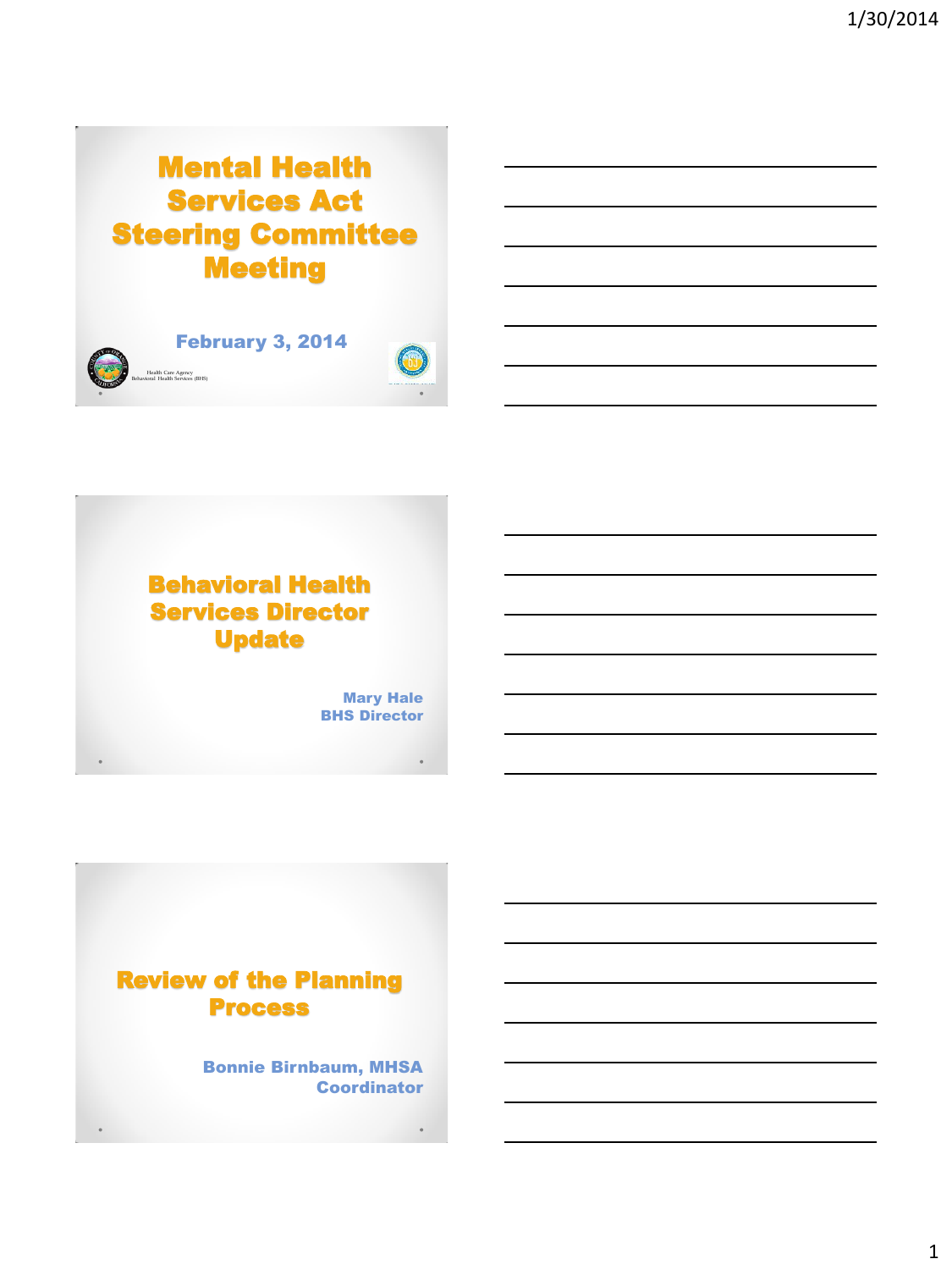### Community Action Advisory Committee

Denise Cuellar, CAAC

# Subcommittee Co-Chair Reports

Community Services and Supports Children/TAY & Adults/Older Adults combined with Workforce, Education and Training

- 1.Linda Smith & Kelly Train (CSS Children/TAY Co-Chairs)
- 2.Helen Cameron & Patti Pettit (CSS Adults/Older Adults Co-Chairs)
- 3.Denise Cuellar & William Gonzalez (WET Co-
- Chairs)

### New CSS Recommended Programs

- 1. FSP Expansion (\$1,000,000)
- 2.Mental Health Court Probation Officers (\$696,000)
- 3.Drop in Center (\$500,000)
- 4.Housing for Homeless (\$1,000,000) 5.Housing and Year Round Emergency
- Shelter Services (\$1,367,180) 6.Orange County Children with co-occurring
- mental health and chronic/severe acute illnesses or eating disorders (\$500,000) 7.Youth Core Services (\$500,000)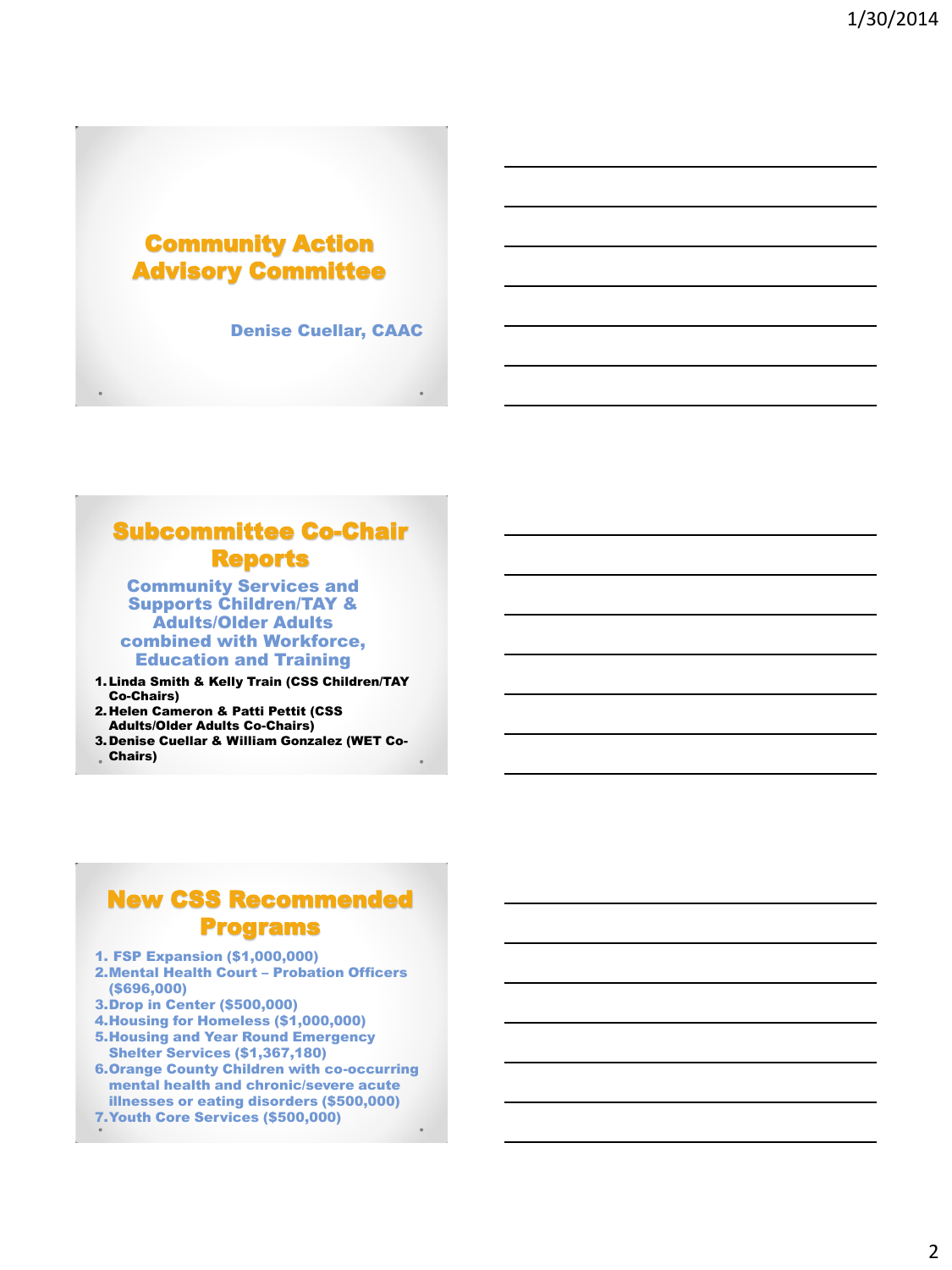# Subcommittee Co-Chair Reports

Prevention and Early Intervention

1.Christopher Bieber and Daria Waetjen (Co-Chairs)

# New PEI Recommended Programs

- 1. K-12 Coping Skills to manage stress (\$120,000)
- 2.Continue funding Statewide PEI Projects including (\$900,000):
	- a. Suicide Prevention
	- b. Stigma/Discrimination Elimination
- c. Student Mental Health Initiative 3. Continuation of the Warmline for afterhours services. (\$76,552)

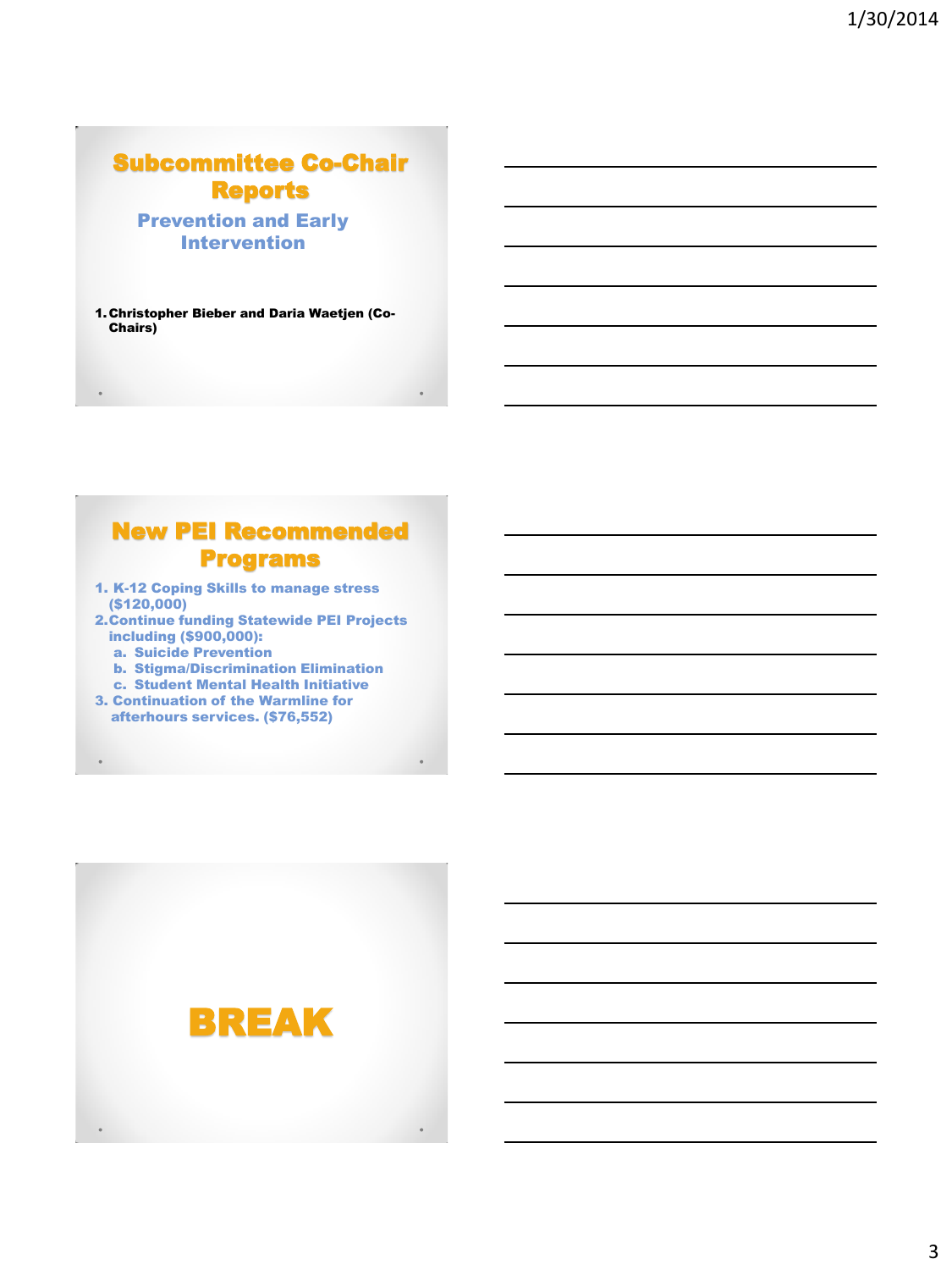

# Volunteer to Work

Partnership: Goodwill Industries of Orange County &

County of Orange Health Care Agency Behavioral Health Services

Center of Excellence, Innovation Projects, Mental Health Services Act/Prop 63



#### with Ryan Yowell, MFT





### Some research behind this project

#### <http://www.youtube.com/watch?v=NBLIuDTvrxs>

Findings from 2013 10-year Government study: *Volunteering as a Pathway to Employment: Does Volunteering Increase Odds of Finding a Job for the Out of Work?* 

- The study found that volunteering is associated with a 27% higher odds of employment. (only unemployed were studied over 10 years).
- This increase is stable across gender, race, and ethnic categories of age, time, Metropolitan Statistical Area, and unemployment rate.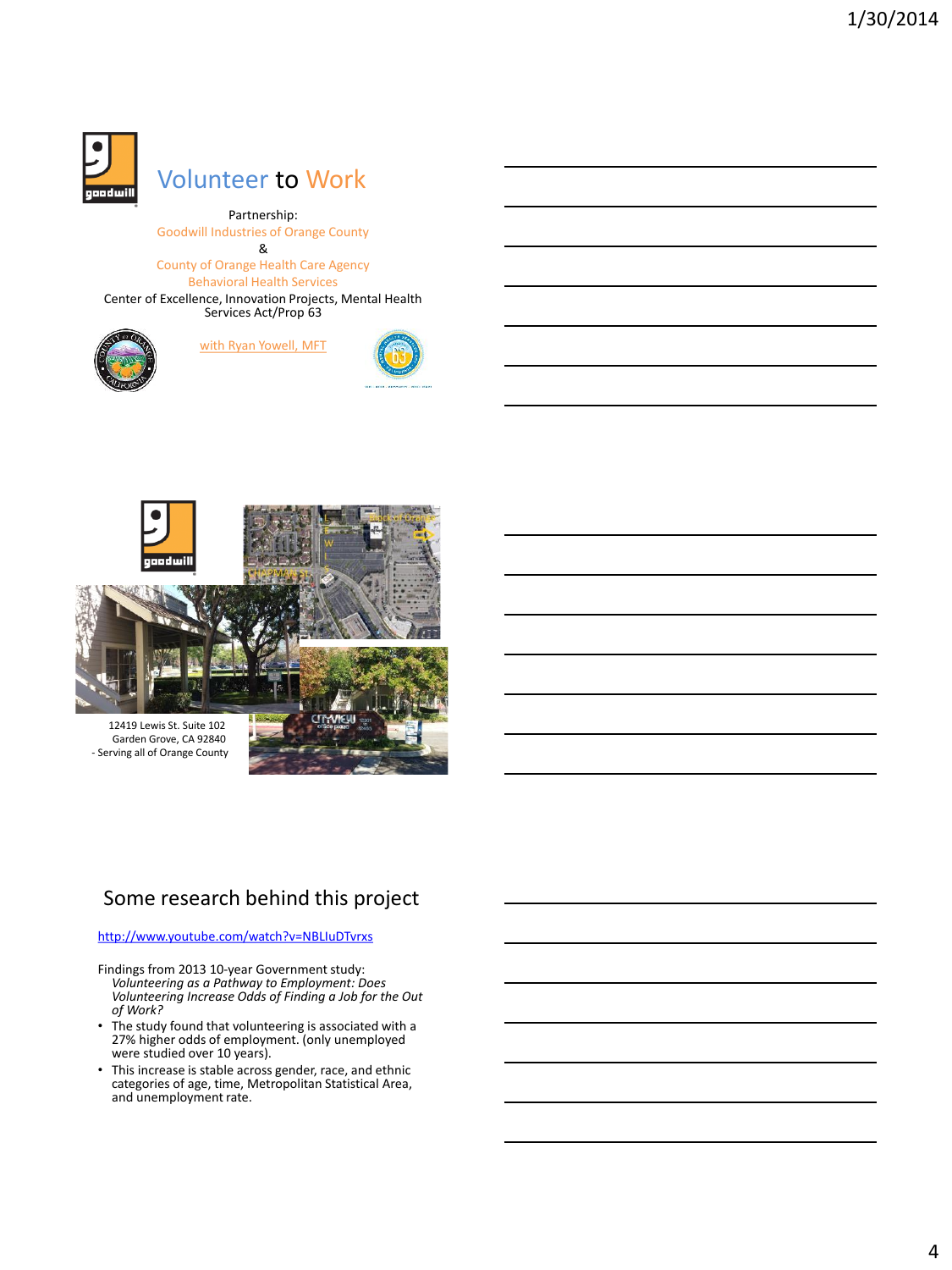

• Spera, C.; Ghertner, R., Nerino, A., DiTommaso, A. (2013). Volunteering as a Pathway to Employment: Does<br>Volunteering Increase Odds of Finding alob for the Out of Work? Corporation for National and Community Service,<br>Off



# Volunteer to Work & Innovation

- "Stepping stone" towards supported employment.
- Peer to Peer Support.
- Volunteer support.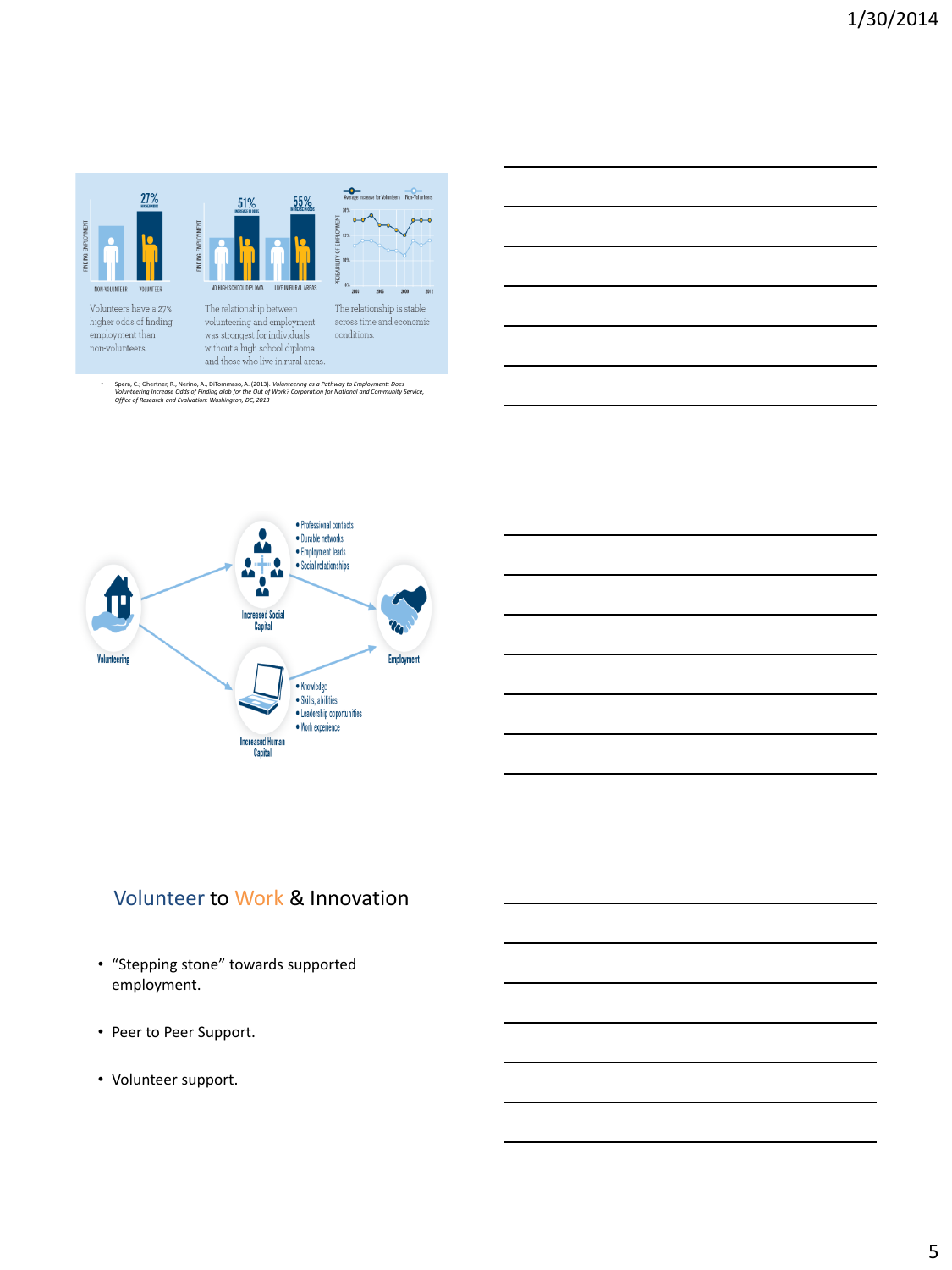

# **Qualifications**

- 18 years and older
- Legally residing in Orange County
- Receiving Mental Health Services
- Willing and able to volunteer for **90 days**
- Able to focus conversation on Volunteer position.

### 3-Track Training Courses

- Offer weekly groups, classes and outings:
	- Computer Skills
	- Social Skills
	- Career Development Skills
	- Half day volunteer Groups out in community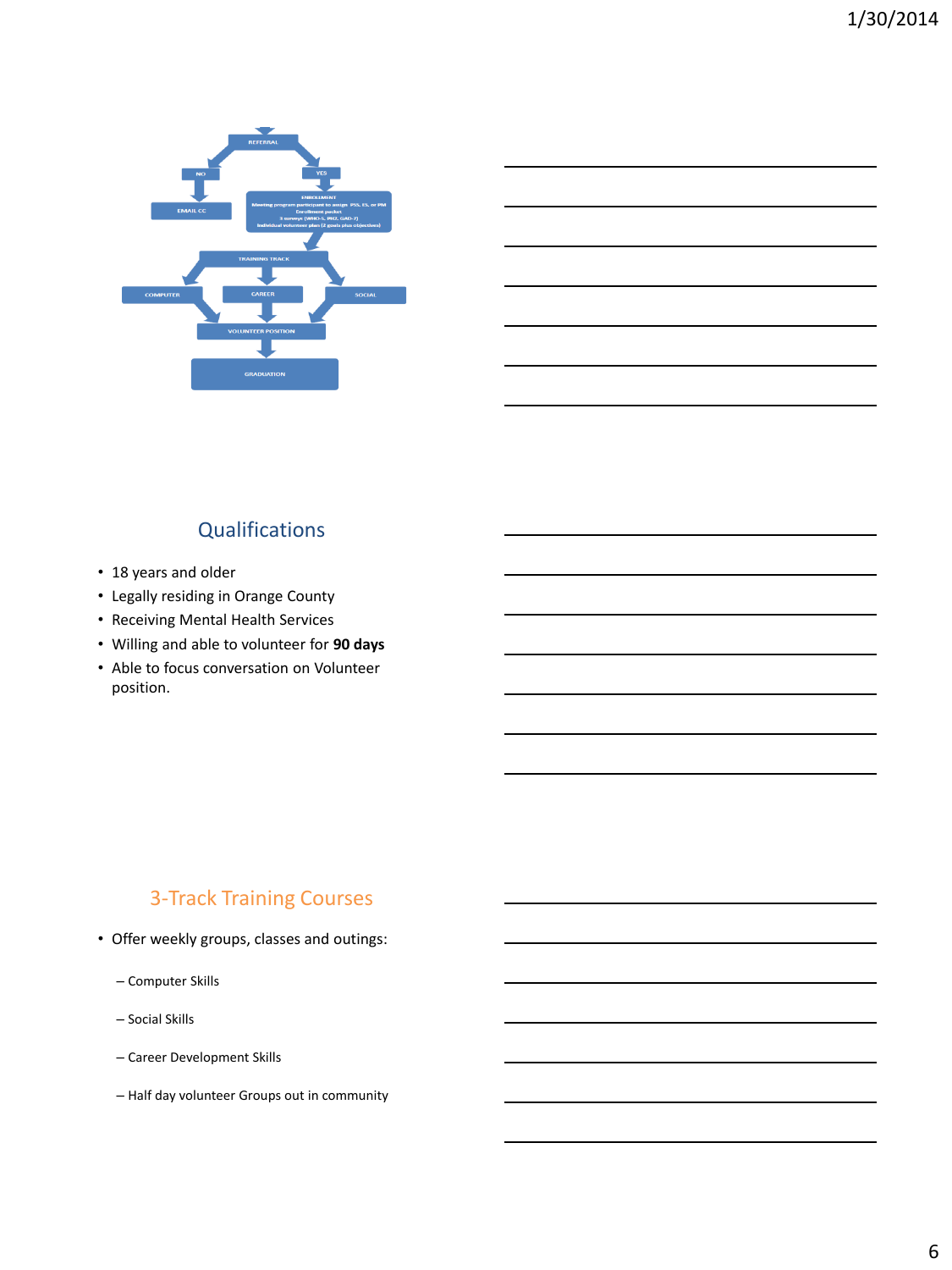### JANUARY 2014

| Monday                               | Tuesday      | Wednesday                            | Thursday                         | Friday                                        | Saturday               | Sunday                  |
|--------------------------------------|--------------|--------------------------------------|----------------------------------|-----------------------------------------------|------------------------|-------------------------|
| 30 <sub>0</sub>                      | 31           |                                      | $\overline{z}$                   | 3                                             | 4                      | 5                       |
|                                      | $11-12$ pm   |                                      |                                  |                                               |                        |                         |
| $3-40m$                              | Coping and   | $1-20$ m                             | $11-12$ pm                       | <b>Eliminating Obstacles</b>                  |                        |                         |
| <b>Dress for Success</b>             | Resilence    | <b>Mental Health</b>                 | Social Anxiety 3:30-4:40pm       |                                               |                        |                         |
|                                      |              | <b>Awareness</b>                     |                                  | Support Group Positive Self Esteem            |                        |                         |
|                                      |              |                                      |                                  |                                               |                        |                         |
| 6                                    | 7            | $R = 11 - 2$ -Beach $GM$             | $\bullet$                        | 10                                            | 11                     | 12                      |
| $3-4$ om                             | $11 - 12$ pm | $11-12$ pm                           |                                  | $0-10am$                                      |                        |                         |
| <b>Dress for Success</b>             | Coping and   | <b>Mental Health</b>                 |                                  | <b>Eliminating Obstacles</b>                  |                        |                         |
| 4.5 <sub>0</sub> m                   | Resience     | Awareness                            | 11-12pm                          | 3:30-4:40pm                                   |                        |                         |
| <b>Fitness Camp</b>                  |              | $4-Som$                              | Social Anxiety                   | Positive Self Esteem                          |                        |                         |
|                                      |              | <b>Fitness Camp</b>                  | Support group                    |                                               |                        |                         |
| 13                                   | 14           | 15                                   | 16                               | 17                                            | 18                     | 19                      |
|                                      | $11 - 12$ pm | $11 - 12$ pm                         |                                  | 0.10am                                        |                        |                         |
| $3-4$ om                             | Cooing and   | Mental Health                        |                                  | <b>Eliminating Obstacles</b>                  |                        |                         |
| <b>Dress for Success</b><br>$d$ -Som | Resilence    | Awareness<br>$4-5cm$                 | 11-12pm<br><b>Social Anxiety</b> | $3:30-4:40$ pm<br><b>Positive Self Esteem</b> |                        |                         |
| <b>Fitness Camp</b>                  |              | <b>Fitness Camp</b>                  | Support group                    |                                               |                        |                         |
| 20                                   | 21           | 22                                   | 23                               | 24                                            | 25                     | 26                      |
|                                      | $11 - 12$ pm | $11 - 12$ pm                         |                                  | $9-10am$                                      |                        |                         |
| $3-4$ om                             | Coping and   | Mental Health                        |                                  | <b>Eliminating Obstacles</b>                  |                        |                         |
| <b>Dress for Success</b>             | Resilence    | <b>Awareness</b>                     | $11 - 12$ pm                     | 3:30-4:40pm                                   |                        |                         |
| $4-50$                               |              | $4-5$ om                             | Social Anxiety                   | <b>Positive Self Esteem</b>                   |                        |                         |
| <b>Fitness Camp</b>                  |              | <b>Fitness Camp</b>                  | Support group                    |                                               |                        |                         |
| 27                                   | 28           | $20$ $11-2$ fleach $GM$              | 30                               | 31                                            | 1                      | $\overline{2}$          |
|                                      | $11 - 12$ pm | $11 - 12nm$                          |                                  | $9-10am$                                      |                        |                         |
| $3-4$ om                             | Coping and   | <b>Metrial Health</b>                |                                  | <b>Eliminating Obstacles</b>                  |                        |                         |
| Dress for Success                    | Reslence     | Awareness                            | $11 - 12$ pm                     | 3:30-4:40pm                                   |                        |                         |
| $4-5$ pm                             |              | 4.5 <sub>cm</sub>                    | Social Anxiety                   | <b>Postan Self Esteem</b>                     |                        |                         |
| <b>Fitness Camp</b>                  |              | <b>Fitness Camp</b><br>December 2013 | <b>Support group</b>             | February 2014                                 | <b>Notes:</b>          |                         |
| 3                                    | 4            | w<br>Th $F$                          | <b>Kall Kas</b><br>M.            | w<br>Th F Sa Su                               |                        |                         |
|                                      | $11-12$ pm   | z<br>к<br>и                          |                                  |                                               | Yelow: Skils Track     |                         |
| $3-4$ om<br>Dress for Success        | Coping and   | 9<br>10<br>11 12 13 14 15            | 10                               | 11 12 13 14<br>15 16                          | Orange: Computer Track |                         |
| d. Som                               | Resience     | 18 19 20 21 22<br>16<br>17           | 17                               | 18 19 20 21 22 23                             | Blue: Career Track     |                         |
| <b>Fitness Camp</b>                  |              | 24 25 26 27 28 29<br>23<br>$30 - 31$ |                                  | 24 25 26 27 28                                | 0 2007 Vertex42 LLC    | http://www.yertexx1.com |
|                                      |              |                                      |                                  |                                               |                        |                         |

| <u> 1989 - Johann Barbara, marka a shekara ta 1989 - Anna a shekara ta 1989 - Anna a tsarar 1991 - Anna a tsara</u> |  |  |  |
|---------------------------------------------------------------------------------------------------------------------|--|--|--|
| <u> 1989 - Johann Stoff, amerikansk politiker (d. 1989)</u>                                                         |  |  |  |
| and the contract of the contract of the contract of the contract of the contract of the contract of the contract of |  |  |  |
| <u> La Carlo Carlo Carlo Carlo Carlo Carlo Carlo Carlo Carlo Carlo Carlo Carlo Carlo Carlo Carlo Carlo Carlo Ca</u> |  |  |  |
|                                                                                                                     |  |  |  |

### Community Host Sites

- 2 ways to place Participant into host site:
	- Host site agreements
		- Veteran's First
		- Heritage Museum
		- THINK Together
		- Dayle McIntosh Center
		- Delhi Center
		- Project Cuddle
		- Goodwill of Orange County
	- Volunteer Development in Community

### Stats to date:

- 40 people actively enrolled in the project
- 14 placements in the community
- 2 Successful 90-day graduates